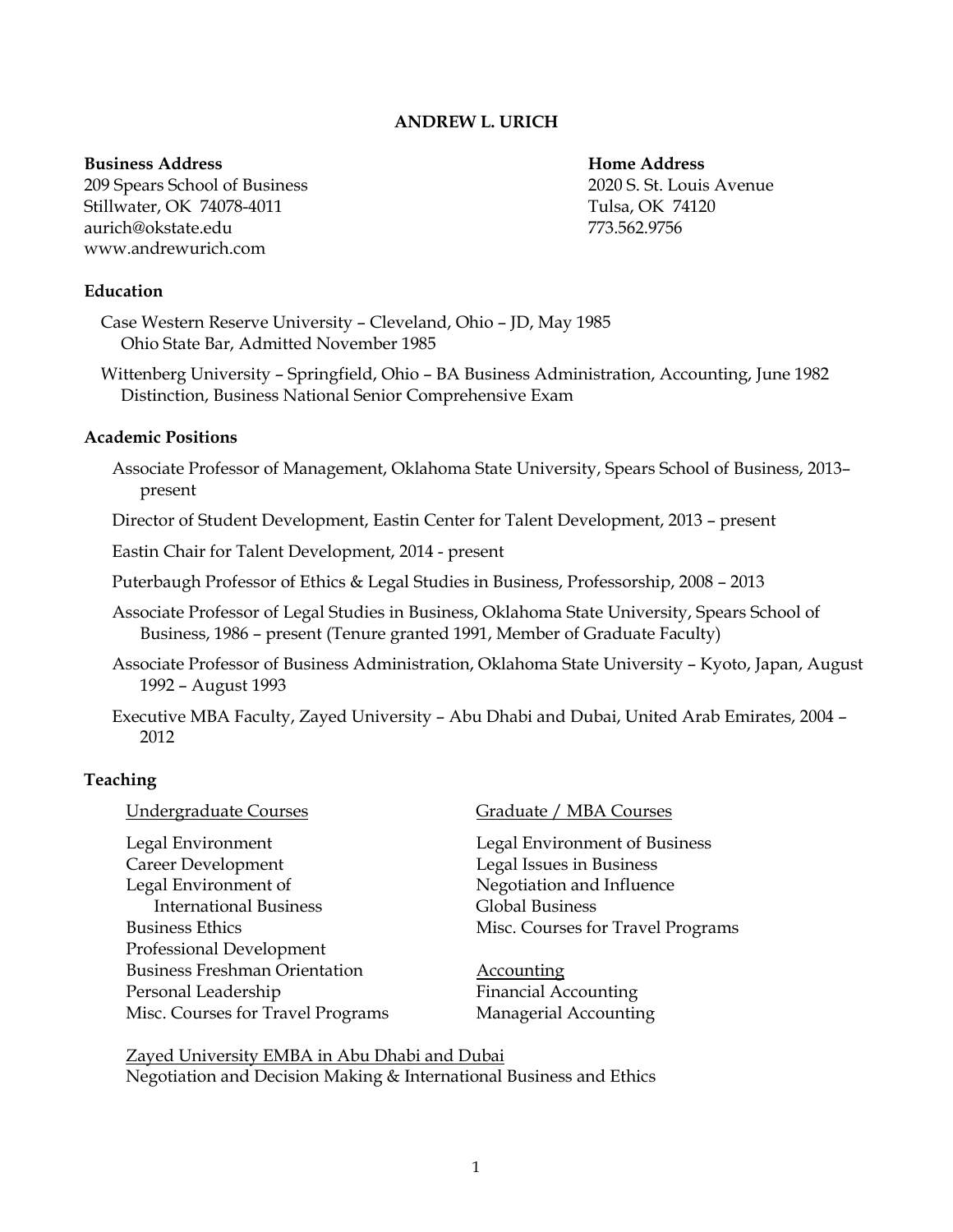## **Ethics Outreach Activities**

## **Member, Ethics Team, OGE/Enogex (\$3.6 Billion revenue 2012) 2005** – **2013**

Developed *Ethics Awareness* program and presented to over 3,500 employees. Advisor to Chief Ethics Officer and serve on committee to address issues related to ethics and corporate values.

### *Ethics Awareness* **Training Program 2005** – **present**

Present ethics training to corporations and organizations.

#### *Representative Clients (2008 – present)*:

Arkansas Trucking Defense Conference, Fayetteville, AR Chaparral Energy, OKC, OK Chesapeake Energy, OKC, OK ConocoPhillips, Houston, TX Edison Electric Institute, Chicago, IL Ernst and Young, Tulsa, OK Financial Executive Institute, OKC, OK Hogan Taylor Accountants, Tulsa, OK ISNetworld, Dallas, TX NOV Varco, Houston, TX OGE/Enogex, OKC, OK Oklahoma Department of Rehabilitation Services, OKC, OK

Oklahoma Governor's Conference, OKC, OK Oklahoma Health Care Authority, OKC, OK Oklahoma State Bureau of Investigation, OKC, OK Parker Poe, Attorneys, Pinehurst, NC QuikTrip Corporation, Tulsa, OK Rose State Community College, Midwest City, OK Redlands Community College, El Reno, OK Samson Energy, Tulsa, OK Sandridge Energy, OKC, OK Semgroup, Tulsa, OK South Carolina Trial Lawyers, Pinehurst, NC

Spears School of Business Ethics Team, Faculty sponsor, 2010 – present Served as advisor and supported the team in competitions in OKC and regionally in San Antonio, TX.

Puterbaugh Ethics Lecture Series, Responsible Party, twice annually 2009 – present The Puterbaugh Foundation, founded and funded by the late J.G. Puterbaugh, is a private foundation headquartered in McAlester, Oklahoma, that has funded many grant proposals encouraging new and improved teaching methods. The Foundation supports activities to improve the quality of the Spears School of Business Legal Studies program by bringing notable speakers, consultants, and scholars to campus, supporting professional development activities.

### **Other Outreach Activities**

**Corporate Training Programs** – developed a series of research-based programs for enhancing influence, negotiation, and business communication skills. Recently averaging 50 presentations per year. 1993 – present.

Training Programs: (Full day programs include exercises and discussions) *Influence Skills: Getting Along and Getting Things Done Negotiation, Persuasion, and Critical Thinking Image as a Tool of Influence: Develop Your Personal Brand Image Critical Thinking and Value Creation*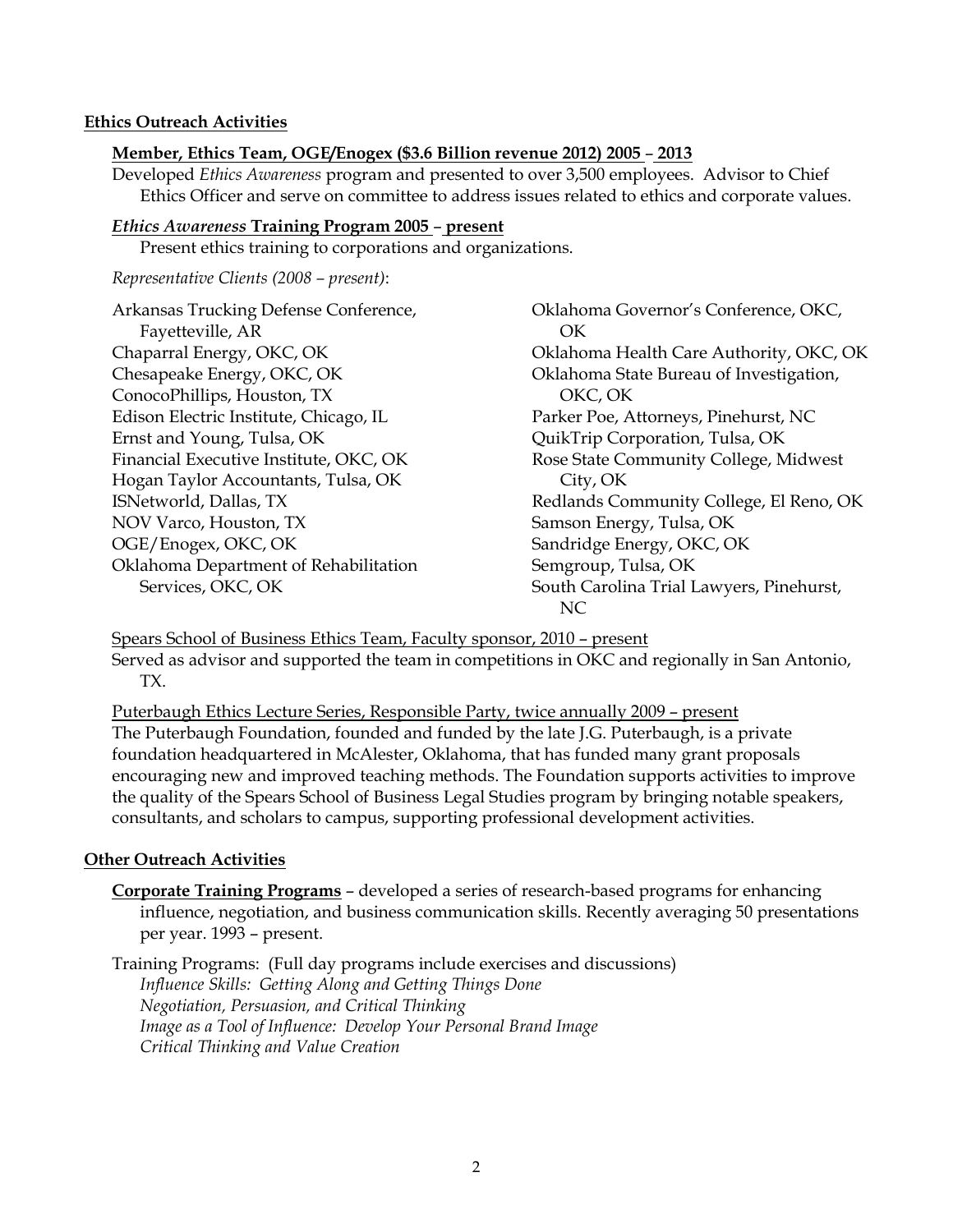## **International and Travel Activities**

- **Executive MBA faculty** *Negotiation* and *International Law and Ethics*, Executive MBA Program, Zayed University, Abu Dhabi and Dubai, U.A.E., 2004 – 2012.
- **Program Coordinator and Instructor** Summer Travel Program, Lead annual student travel program to Washington, DC and/or New York City and/or Chicago. Various business topics, intense business visit schedule, cultural activities, and heavy networking with alumni. Program includes one week of travel. 1991 – present.
- **Program Coordinator and Instructor** Study in Mexico Program. Developed a program for students to study Latin American business and trade law, including a one-week trip to Monterrey, Mexico. The program includes business meetings, factory tours, and cultural activities as well as classroom study at Monterrey Tech. Spring 1999 - 2001.
- **Program Coordinator and Instructor** Summer in Japan Program. Developed summer program for OSU students to study in Japan. The program included business meetings, factory tours, and cultural activities as well as classroom study of Japanese business. Kyoto and Osaka, Japan. Summer 1993.
- **Program Coordinator and Instructor** OSU College of Business Summer in London Program. Taught a course in European Union Law and acted as an activities guide for students. Summers, 1995, 2011 and 2012.
- **Keynote Speaker** Industrial Chamber of Commerce 60<sup>th</sup> Anniversary Conference, Valencia, Carabobo, Venezuela, November 1996.
- **Negotiation Seminar** *Corpo Cventos*, Valencia, Venezuela, November 1996.
- **Participant** Council on Industrial Educational Exchange Faculty Seminar, South Africa, Summer 2000.
- **Participant** Council on International Educational Exchange Seminar, Russia and Latvia, Summer 1992.
- **London Barrister Internship** Chambers of Michael Beckman, Barristers, London, England, Summer 1990.
- **International Law Consultant**  Center for International Trade Development, Stillwater, Oklahoma, 1990 - 1991.

# **Service & Creative Activities**

# **Recent Committee Work**

Spears School of Business strategic planning committee, 2010 – 2011 Search Committee, University Director of International Programs, 2011 College Boundary-less Learning Committee, 2010 – 2011 College Relationships Committee, 2011 – present

# **SURF Board (Student's Understanding Real-World Fundamentals)**

Created networking group for students and alumni. Established a group of approximately 70 alumni and supporters who served as mentors and attended campus networking functions four times a year. 2003 – 2007.

# **Disabled Veterans Entrepreneurship Program**, Presenter, 2011 - present

**Participant** – *How to Say No… and Still Get to Yes*, Harvard Program on Negotiation, October, 2004.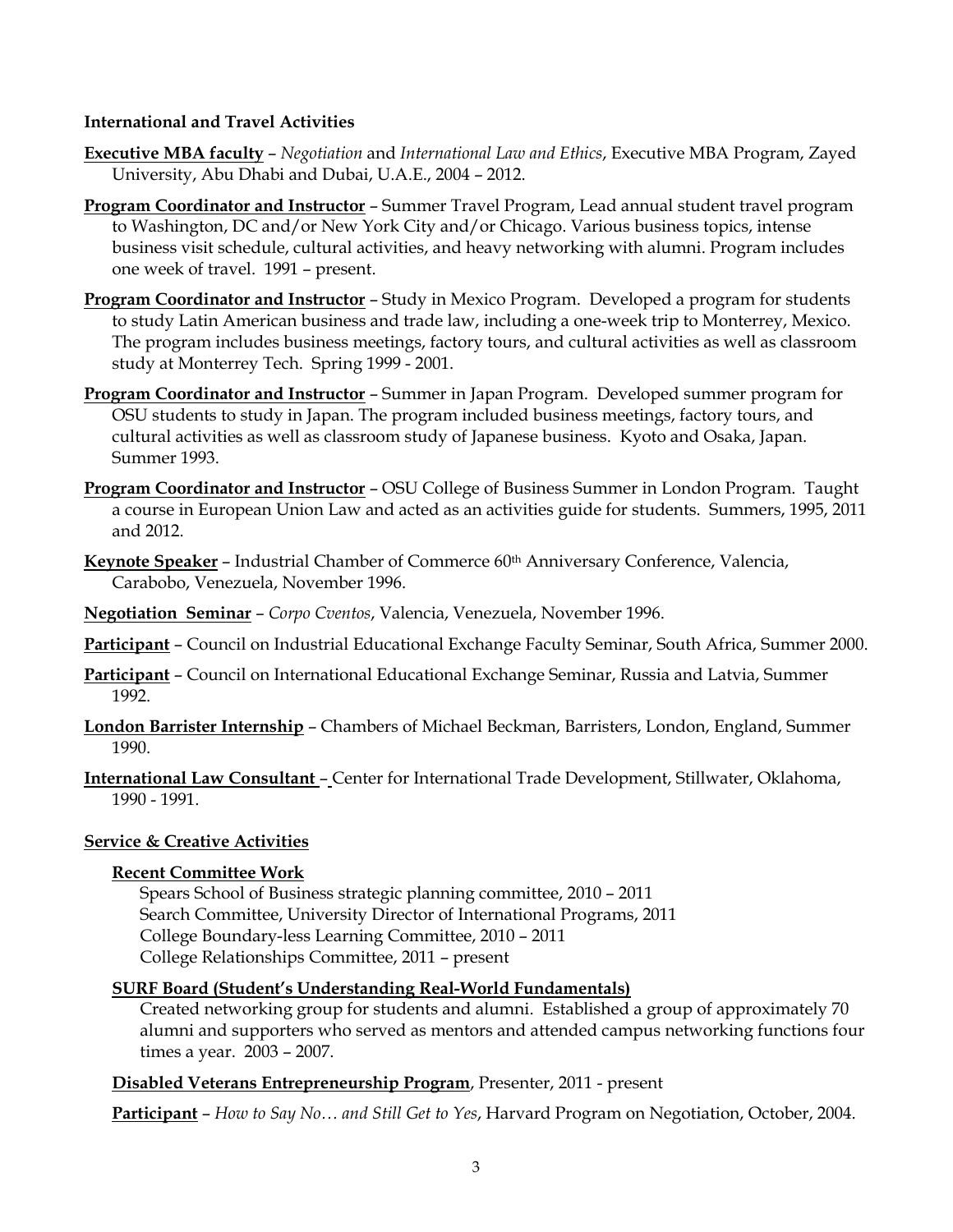**Consultant** - SolArc, Inc. (computer software), Tulsa, OK. Work with sales and marketing staff developing an overall product promotion strategy and preparations for specific negotiations. 1996 - 2000.

# **Recognitions**

Pan-Hellenic – Inter-fraternity Councils Outstanding Faculty Award, 2006 UCEA Great Plains Excellence in Teaching Award, 2005 (Outreach) Pan-Hellenic – Inter-fraternity Councils Outstanding Faculty Award, 2003 Regents Distinguished Teaching Award, 1999. University Extension Faculty Excellence Award, 1996. (Outreach) Griener Teaching Excellence Award, 1991.

## **Professional Presentations**

"A Level Playing Field: The Key to Fair Competition," presentation for the 60th anniversary of the Valencia Industrial Chamber of Commerce, Valencia, Venezuela, November 1996.

"Introduction to American Antitrust Law," presentation for Diamond Business Club, Tokyo, Japan, December 1992.

"Life in Russia: A Business Respective," presentation for Diamond Business Club, Osaka, Japan, October 1992.

"The Impact of Business Regulation on Free Enterprise," presentation at SWFAD meeting, March 1990.

Panelist, "Managing the Legal Implications of Marketing Decisions," Academy of Marketing Science Annual Meeting, April 1990.

"Using Mock Appellate Arguments in Undergraduate Law Classes," American Business Law Association, National Meeting, August 1990.

"The Role of Congressional Intent in Resale Price Maintenance Cases," presentations at American Business Law Association National Meeting, August 1989.

Labig, Chalmer E., Patricia M. Fandt, and Andrew L. Urich, "The Impact of Evidence and Likableness on Supervisors' Disciplinary Actions," National Meeting of the Academy of Management, Washington, DC, 1989 (a Best Paper in P/HR Division).

Discussant, section on Legal and Regulatory Issues, Council on Employee Responsibilities and Rights Annual Conference, October 1989.

"The Effect of Resale Price Maintenance on Small Businesses," Southeast Regional Business Law Association Annual Meeting, October 1989.

"Spousal Claims to Insurance Proceeds," paper presentation at SWFAD meeting, March 1987.

## **Refereed Publications**

Urich, Andrew L., "Retail Price Maintenance: Competitors Apply Price Pressure," Case Note, *Journal of the Academy of Marketing Science*, Summer 1990.

Fandt, Patricia M., Chalmer E. Labig, and Andrew L. Urich, "Evidence and the Biasing Effect of Liking on Managers' Disciplinary Actions," *The Employee Responsibilities and Rights Journal*, December 1990.